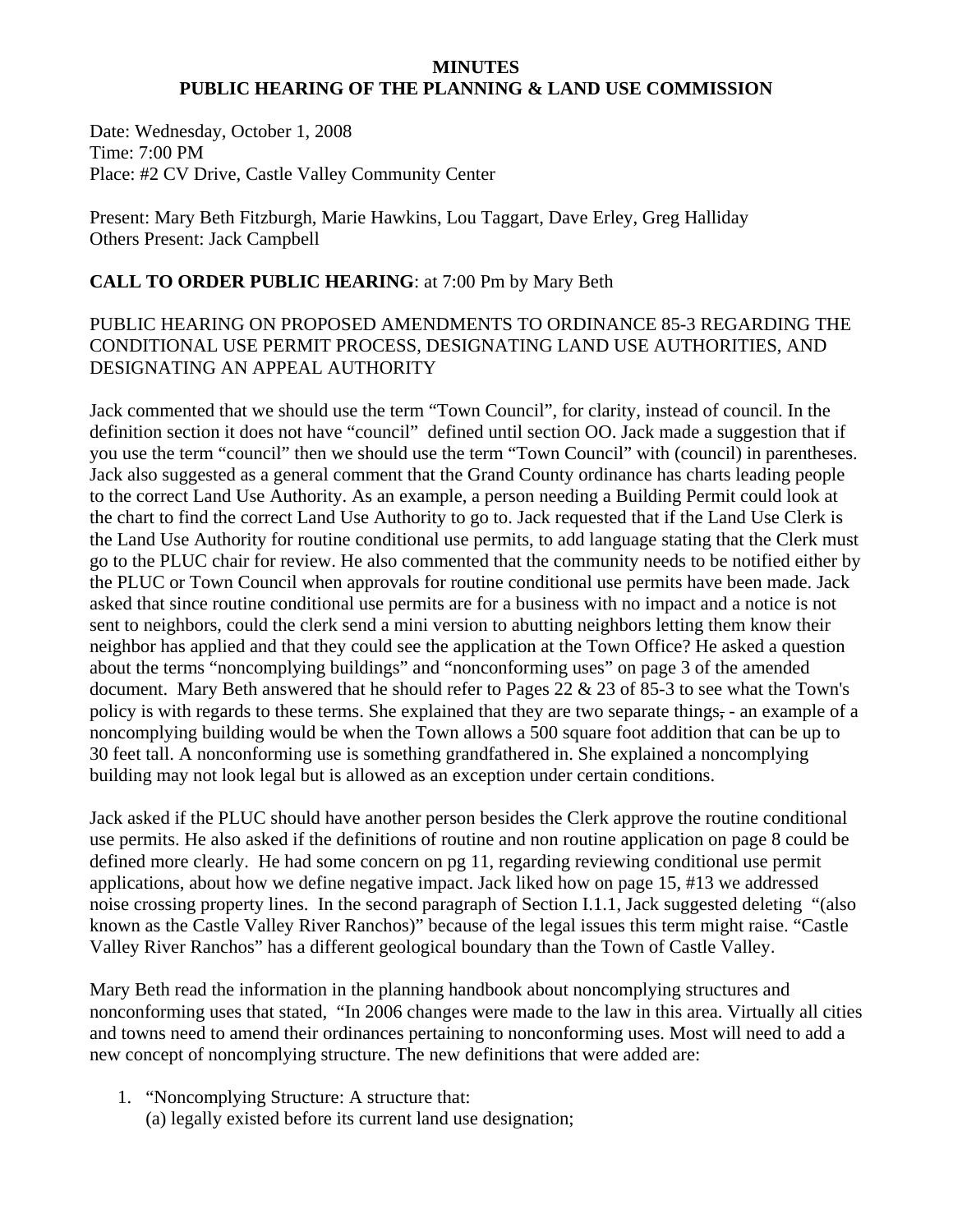(b) because of one or more subsequent land use ordinance changes, does not conform to setback, height restrictions, or other regulations, excluding those regulations that govern the use of land."

2. "Nonconforming Use: A use of land that:

(a) legally existed before its current land use designation;

 (b) has been maintained continuously since the time the land use ordinance regulation governing the land changed; and

 (c) because of one or more subsequent land use ordinance changes, does not conform to the regulations that now govern the use of the land."

Jack asked if the definitions can be alphabetized. Mary Beth responded the PLUC can make these kinds of changes when we work on reorganizing the whole document.

Lou motioned to adjourn the Public Hearing. Greg seconded the motion. Greg, Dave, Lou, Marie and Mary Beth approved the motion. The Motion passed unanimously.

# **ADJOURNMENT OF PUBLIC HEARING at 7:27 pm by Mary Beth**

## **MINUTES**

# **REGULAR MEETING OF THE PLANNING & LAND USE COMMISSION**

Date: Wednesday, October 1, 2008

Time: 7:00 PM Place: #2 CV Drive, Castle Valley Community Center

## **CALL TO ORDER REGULAR MEETING at 7:27 pm by Mary Beth**

1**.** Communications from the Public: None

## **APPROVAL OF MINUTES**

2. Regular meeting of September 3, 2008

Minor changes were discussed. Lou motioned to approve the September 3 minutes as amended. Dave seconded the motion. Greg, Dave, Lou, Marie and Mary Beth approved the motion. The Motion passed unanimously.

#### **REPORTS**

3. Building Permits Update There were 2 permits for remodels and a certificate of occupancy review for D. Brown.

Greg requested that the Building Report be kept in our books for review. A brief discussion was held on the purpose of the Town's policy on Certificate of Occupancy reviews.

#### **NEW BUSINESS**

4. Discussion and possible action re: Annual renewal and update request letter and questionnaire for Conditional Use Permits

The annual letter and form were reviewed by members. The Clerk wants to get these letters out in November to have back in time for the PLUC & Town Council meetings in December. A few minor changes were made to the letter and renewal form.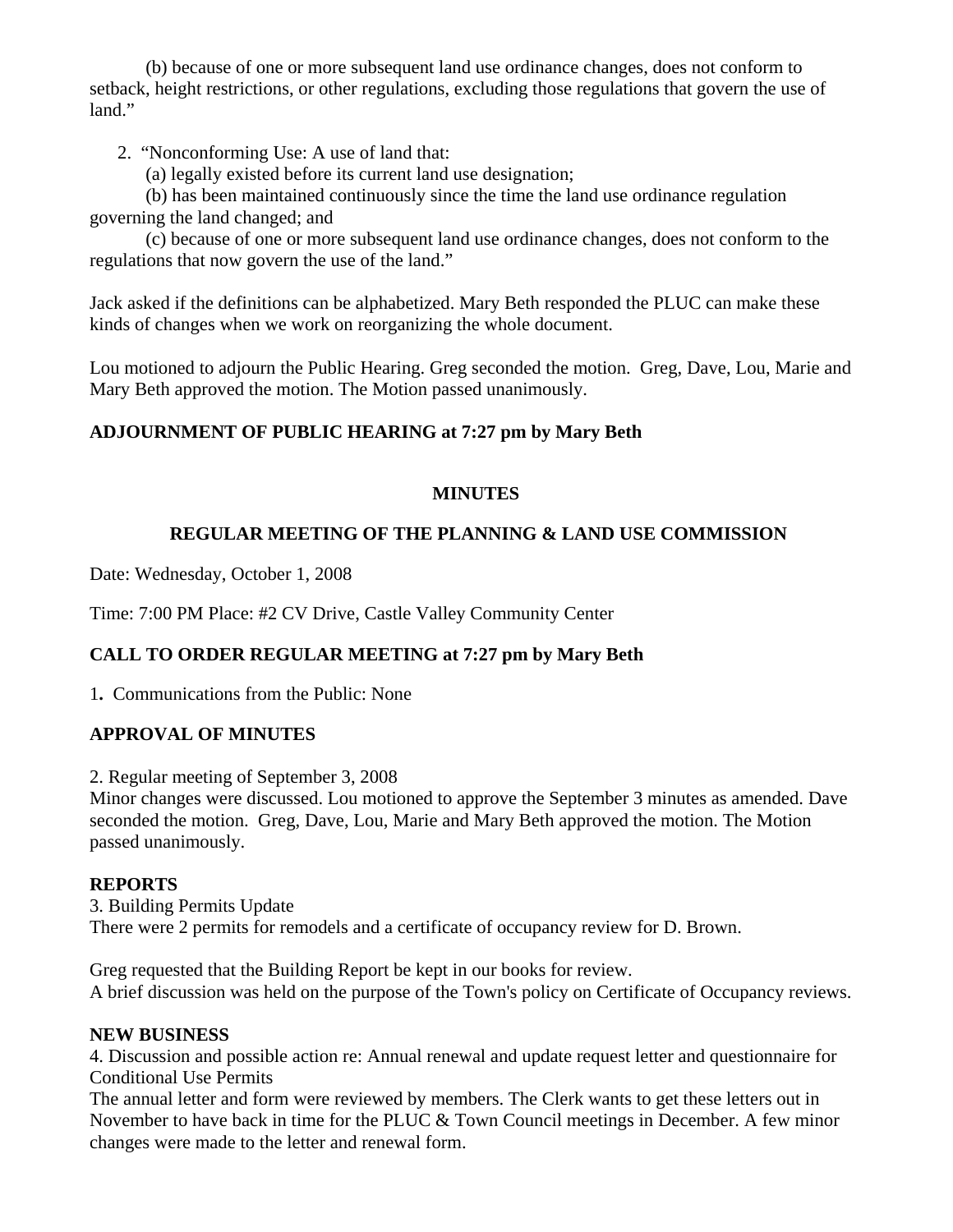Marie motioned to approve the annual Conditional Use letter and form as amended. Lou seconded the motion. Greg, Dave, Lou, Marie and Mary Beth approved the motion. The Motion passed unanimously.

5. Discussion and possible action re: Amending ordinance 85-3 regarding the conditional use permit process, designating land use authorities, and designating an appeal authority.

After briefly reviewing the document the members discussed the comments from the public hearing. From the comments, these changes were made:

In the second paragraph of Section I.1.1, "(also known as the Castle Valley River Ranchos)" was deleted.

The PLUC Chair will approve "routine" conditional use permit applications instead of the PLUC Clerk.

Language will be added stating that the Town will send notice, briefly describing any approved "routine" conditional use permit to each abutting property owner.

Updates will be made for the definitions for nonconforming building/structure and nonconforming use due to changes made to state law in 2006.

Language will be added in section I.4.1 to make it a permitted use for non-metallic, above ground, culinary water storage tanks, as long as they are not more than 12 feet tall.

It was discussed that the language in 85-3 designating the various land use authorities for each land use application is confusing for the average lot owner. The PLUC plans to write a summary using more simple language that can be provided to residents on the Town website and on the Conditional Use Permit Information Sheet.

This draft document will be sent to attorney to review the changes. At the next meeting, the members will review comments from the attorney.

Greg motioned to table this item. Dave seconded the motion. Greg, Dave, Lou, Marie and Mary Beth approved the motion. The Motion passed unanimously.

6. Discussion and possible action re: Amending the conditional use permit application

The members briefly reviewed the application and made some minor changes. Mary Beth will amend the application and email to members for review before the November meeting.

Dave motioned to table this item. Greg seconded the motion. Greg, Dave, Lou, Marie and Mary Beth approved the motion. The Motion passed unanimously.

## **OLD BUSINESS**

7. Discussion re: reviewing and amending town ordinances that limit the number of livestock which can be kept on 5 acres of land (Greg)

Left tabled